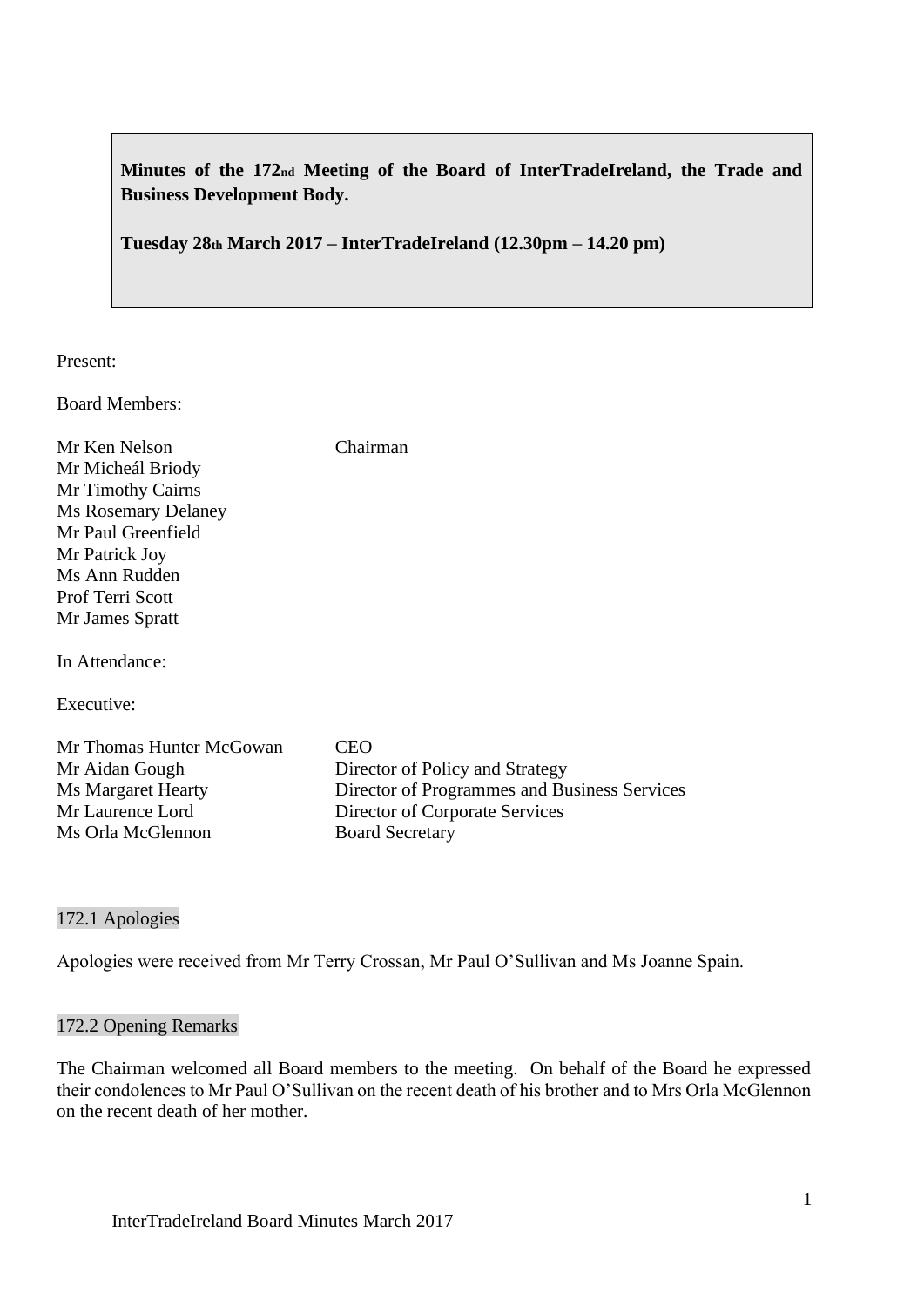### 172.3 Conflict of Interest

The Chairman asked members to declare any conflicts of interest relating to today's agenda. The Chairman declared a potential conflict of interest arising from his position as CEO of LEDCOM, which is a member organisation of Enterprise Northern Ireland and is involved in the delivery of the Co-Innovate programme. Mr Greenfield declared a potential conflict of interest arising from his position as Chairman of the Peace IV Working Group and as Board member of East Border Region Ltd which is involved in the delivery of the Co-Innovate programme.

No other conflicts were declared.

### 172.4 Authorisation of the 31st January 2017 Board Minutes

The minutes of the 28th February 2017 Board meeting were agreed as a true record of the meeting, approved by the Board and authorised by the Chairman.

#### 172.5 Matters Arising

Mr Hunter McGowan advised to date, no Board member had expressed an interest in participating on any forthcoming tender assessment panels

The CEO advised that all other matters arising would be considered during the meeting.

The Chairman thanked the CEO for his update

#### 172.5 Chairman's Business

The Chairman advised that the next Board meeting will commence at 12.30 pm on 25th April. Audit and Risk Assurance Committee training has been re-arranged to coincide with the April meeting.

The Chairman informed the Board that the Board Sub Committee terms of references had recently been reviewed by David Nicholl, On Board Training and Consultancy Ltd and were all found to be satisfactory.

He advised that the Board meeting on 30th May would be held in Belfast possibly at Belfast City Council's iFactory premises. It was agreed that the Sub Committee meetings would be held in the morning, followed by InterTradeIreland company presentations and a lunch with key stakeholders. The Board meeting will be held in the afternoon. The Chairman encouraged as many Board members as possible to attend the event where there would be an opportunity to highlight the work of InterTradeIreland to attendees. It was agreed that the draft itinerary for the event should be circulated to Board members for review.

The Chairman advised that he had met recently with Derek McCallan, CEO of Northern Ireland Local Government Association (NILGA) to discuss developing relationships between our two organisations. InterTradeIreland were invited to sponsor the NILGA annual conference which is due to take place in La Mon Country House Hotel on 12th October 2017. Given that the Body does not currently have a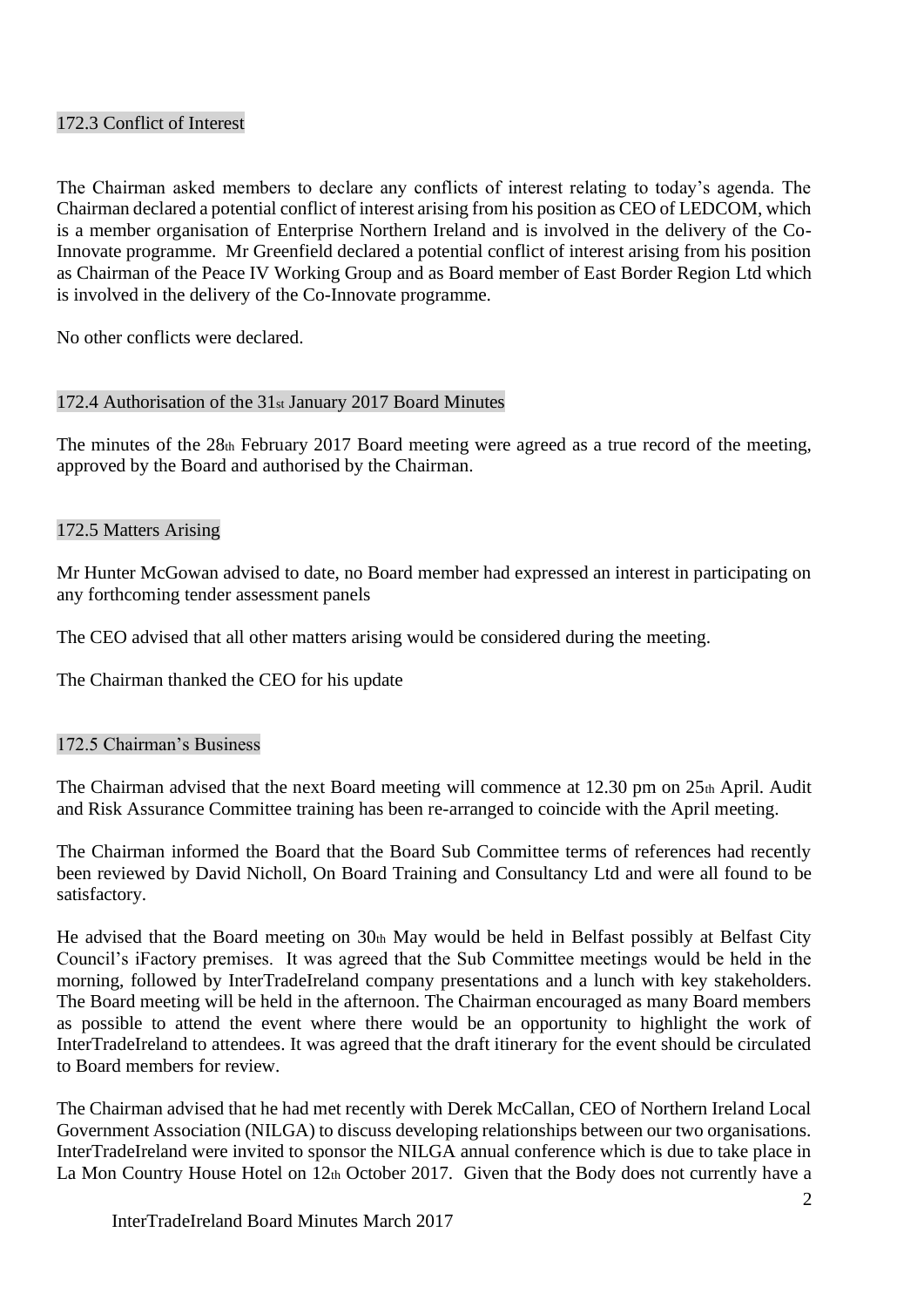sponsorship budget; Mr McCallan would still welcome the presence of InterTradeIreland Chairman and senior executives at the event.

The Chairman informed the Board that as Chairman of InterTradeIreland, he had been invited to the CBI Northern Ireland Annual Dinner as a guest of Kernel Capital to be held on 27th April 2017 in Belfast and the Board was content with this.

The Chairman commended Ms Hearty, Mr Stokes and the team responsible for the very successful Venture Capital Conference.

### 171.6 CEO Report

The CEO reported on the Venture Capital Conference held in Dublin on 8th March 2017. The Conference was opened by Mr Patrick Joy, Chairman of the Funding for Growth Committee. Mr Pat Breen, Minister of State for Employment and Small Business spoke at the event. Mr Hunter McGowan advised that Mr Sean Mitchell of Movidius gave a very engaging speech at the opening session.

The Co-Innovate team are now all in place and recently had a face to face meeting with the other programme delivery partners at a meeting on 16th March 2017 in Belfast.

The CEO advised that the Brexit events continue to be rolled out to assist companies prepare for any new trading relationships that emerge from Brexit negotiations. He advised that research currently being carried out will provide businesses with factual data which will be of real benefit to them and focus on the potential impact of changing market conditions on levels of cross border trade.

The Landscaping exercise with Invest Northern Ireland and Enterprise Ireland continues and is due to be completed in May 2017. This is a detailed mapping exercise to capture all the major supports from the three agencies and to ensure that there is no duplication.

The CEO advised that Minister Mary Mitchel O'Connor is scheduled to visit InterTradeIreland offices on Friday 31st March. All Board members were cordially invited to attend this meeting.

The Board noted the CEO's report and the Chairman thanked Mr Hunter McGowan for his update.

#### 172.07 Board Sub Committee Reports

#### *Audit and Risk Assurance Committee Report*

Mr Briody reported back from the Audit and Risk Assurance Committee meeting held on 28th February 2017.

The draft 2016 Audit Strategy was presented by the NIAO representatives and key audit risks were highlighted to the Committee. Audit fieldwork is due to re-commence on  $20<sub>th</sub>$  March to facilitate the certification of the accounts by the required deadline of  $30<sub>th</sub>$  June 2017.

Mr Briody reported that the Annual Internal Audit Assurance Report for 2016 concluded that '*ITI's systems in relation to risk management, control and governance were adequate and operated effectively and can provide satisfactory assurance in relation to the effective and efficient achievement*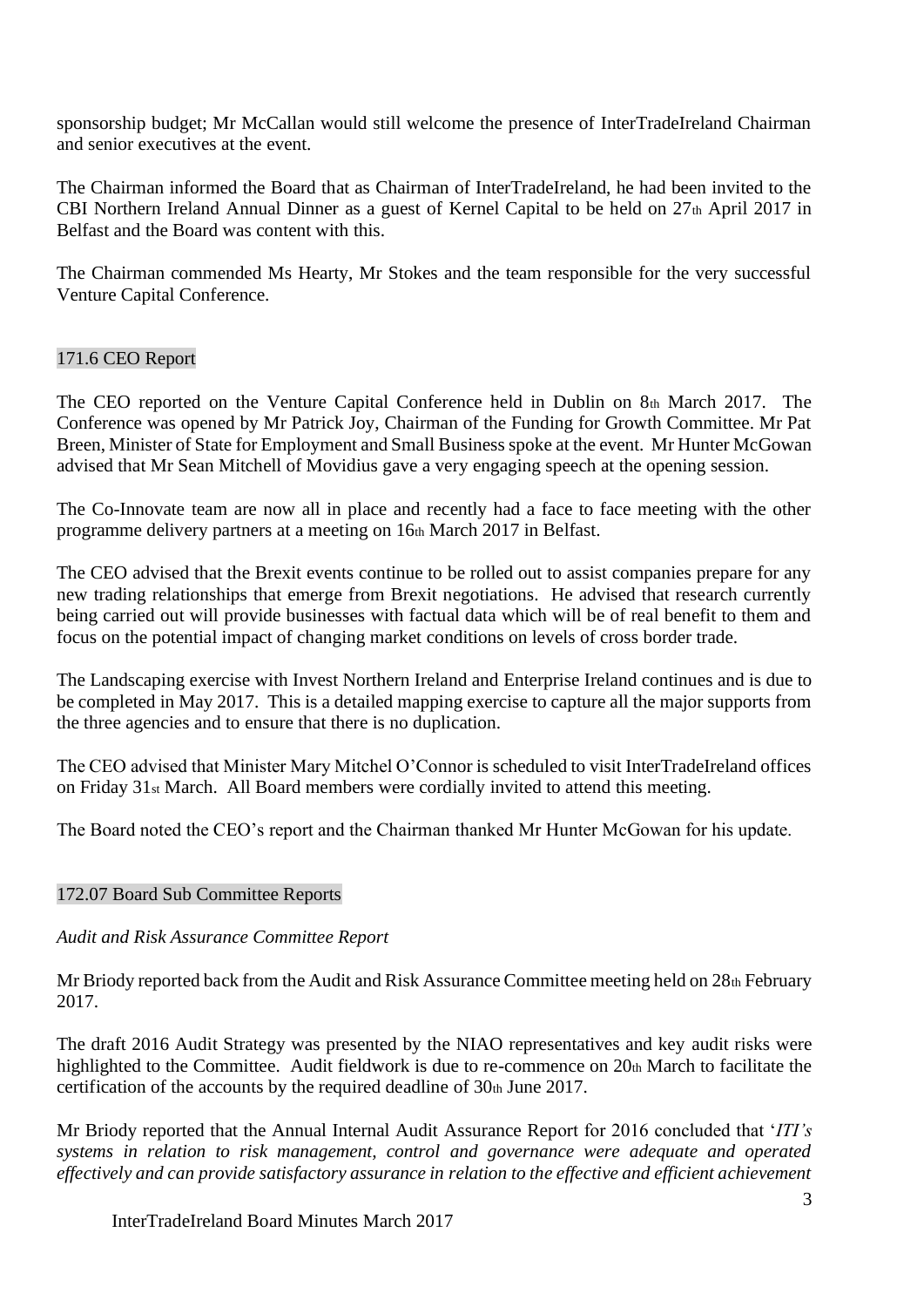*of ITI's objective's'.* The Committee noted that the current contract with the internal auditors expires in July 2017 and the procurement of a new contract will commence in the near future.

The Committee was advised that the Risk Management Policy had been approved by the Board. The Risk Register, which summarised the risk profile of the Body, as considered by the Senior Leadership Team was explained, including the processes for compiling the register.

Mr Briody informed the Board that training for members of the Committee had been organised for 25th April to coincide with the next Board meeting.

The Chairman thanked Mr Briody for his report.

### *Communications Sub Committee Report*

Ms Delaney reported back from the Communications Sub Committee meeting held on the  $28<sub>th</sub>$ February 2017. She advised that the Committee had welcomed Board member, Ms Ann Rudden and the newly appointed Communications Manager, Ms Eimear Fitzpatrick to the Committee. The main purpose of the meeting had been to present the Committee with an overview of the communications team's role and to present the 2017 Communications Plan and targets for the year. Ms Delaney advised that the Committee had endorsed the targets as set out in the Board documentation. She informed the Board that although 'Brand Awareness' and 'Brand Understanding' figures would continue to be monitored, they would not be deemed as targets as their achievement is outside of the control of the communications team. The terms of reference for the Communications Sub Committee had also been updated. The impact of the Co-Innovate programme on the communication's team was discussed given that 40% of the Communications Manager's role will be allocated to the new programme. The implications of this and Brexit activities on communications resources had been discussed and would be kept under review by the Sub Committee.

The Chairman thanked Ms Delaney for her report.

## In*novation Sub Committee Report*

Ms Hearty reported back from the Innovation Sub Committee meeting held on 28th February 2017. The Committee considered one deferred Fusion application from the previous month which was approved.

The Board noted the decisions of the Innovation Sub Committee and the Chairman thanked Ms Hearty for her update.

## *Trade Sub Committee Report*

Mr Joy reported back from the Trade Sub Committee meeting held on 28th February 2017. He advised that the Committee considered seven Acumen applications. Four projects were approved, two projects were rejected due to potential displacement issues and one project was referred to the Elevate programme.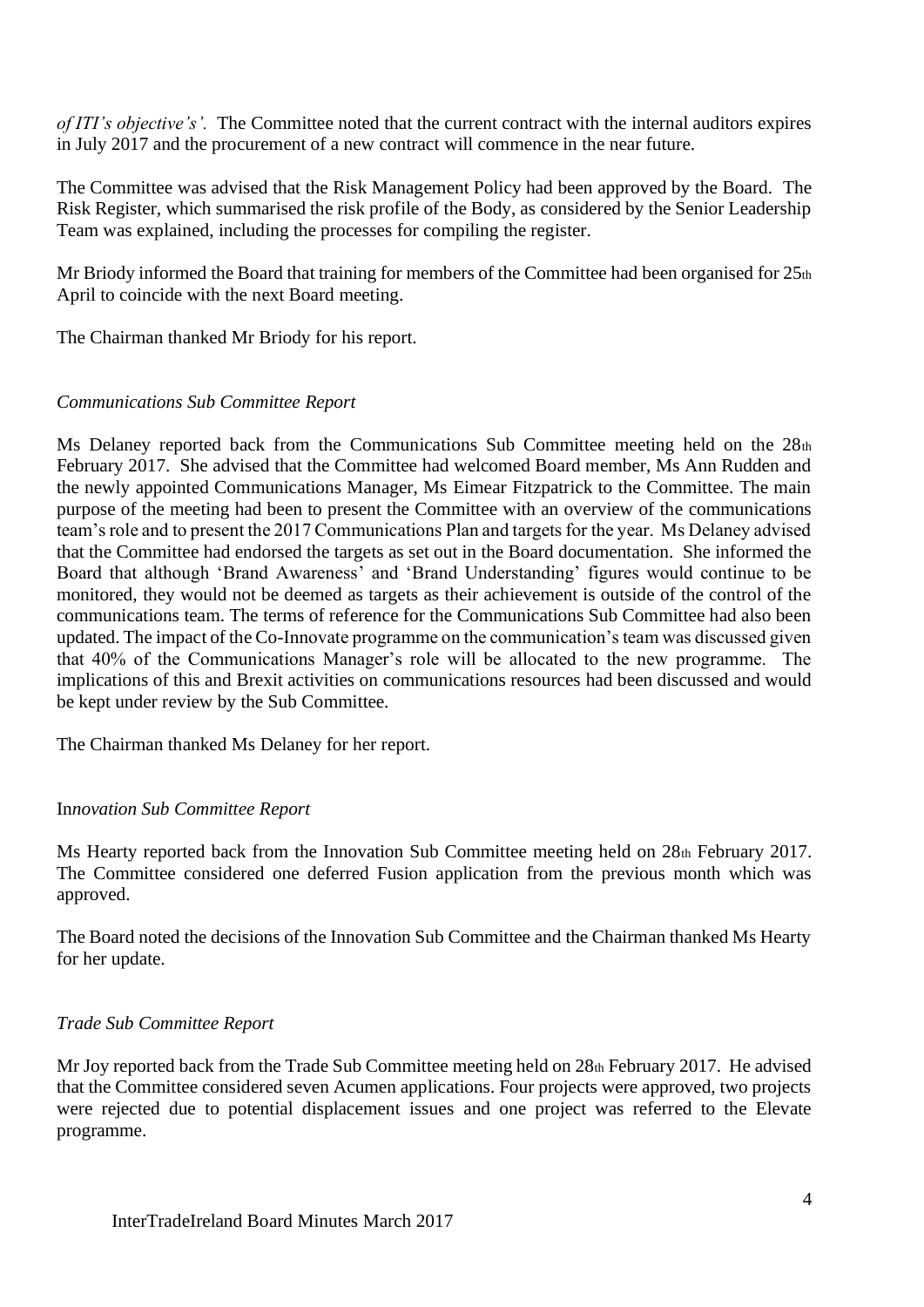The Chairman asked if the Committee had any concerns regarding the pipeline of Acumen applications. Ms Hearty informed the Board that fourteen projects were being considered by the Committee following the Board meeting and the quality of applications continues to be high.

The Board noted the decisions of the Trade Sub Committee and the Chairman thanked Mr Joy for his report.

### 172.08 For Consideration, Discussion, Decision &/or Approval

## *Operations Directorate Progress and Activity Report*

Ms Hearty presented the Operations Directorate Progress and Activity Report. She informed the Board that at the end of Q1 2017, all programme budgets and targets are on track. Outreach events continue at pace with a particular emphasis on Brexit events in various locations on the island.

The Venture Capital Conference provided the appropriate audience for the launch of the InterTradeIreland 2017 Seedcorn Competition which will culminate with the Awards Ceremony in Dublin on 22nd November 2017.

Go-2-Tender delivered a Category Briefing in Dublin on 10th March 2017 entitled "Rebuilding Ireland – Commercial Construction Opportunities". This centred on the Irish Governments roadmap to significantly increase the delivery of social housing units, boost private housing construction, improve the rental market and to meet an overall commitment to see housing supply increase to some 25,000 new homes per annum by 2020. The event provided construction companies, construction professionals, building product companies with a unique opportunity. Similar events are planned in Northern Ireland.

The Chairman thanked Ms Hearty for her report.

## *Governance and Financial Matters*

Mr Lord presented the Governance and Financial Matters report. The Board discussed the Body's commitments going forward and it was agreed that this matter should be reviewed regularly by the Board.

The Chairman thanked Mr Lord for his report.

## *Communications Update*

Mr Lord presented the Communication Update. He advised that the Business Monitor Q4 2016 survey generated significant press coverage. The 2017 Venture Capital Conference was well attended and Mr Pat Breen, Minister for Small Business opened and spoke at the conference. Mr Lord advised that the Communications team are currently involved in refreshing the graduate website and feedback from users to date has been very positive.

The Board noted the Communications update and the Chairman thanked Mr Lord for his report.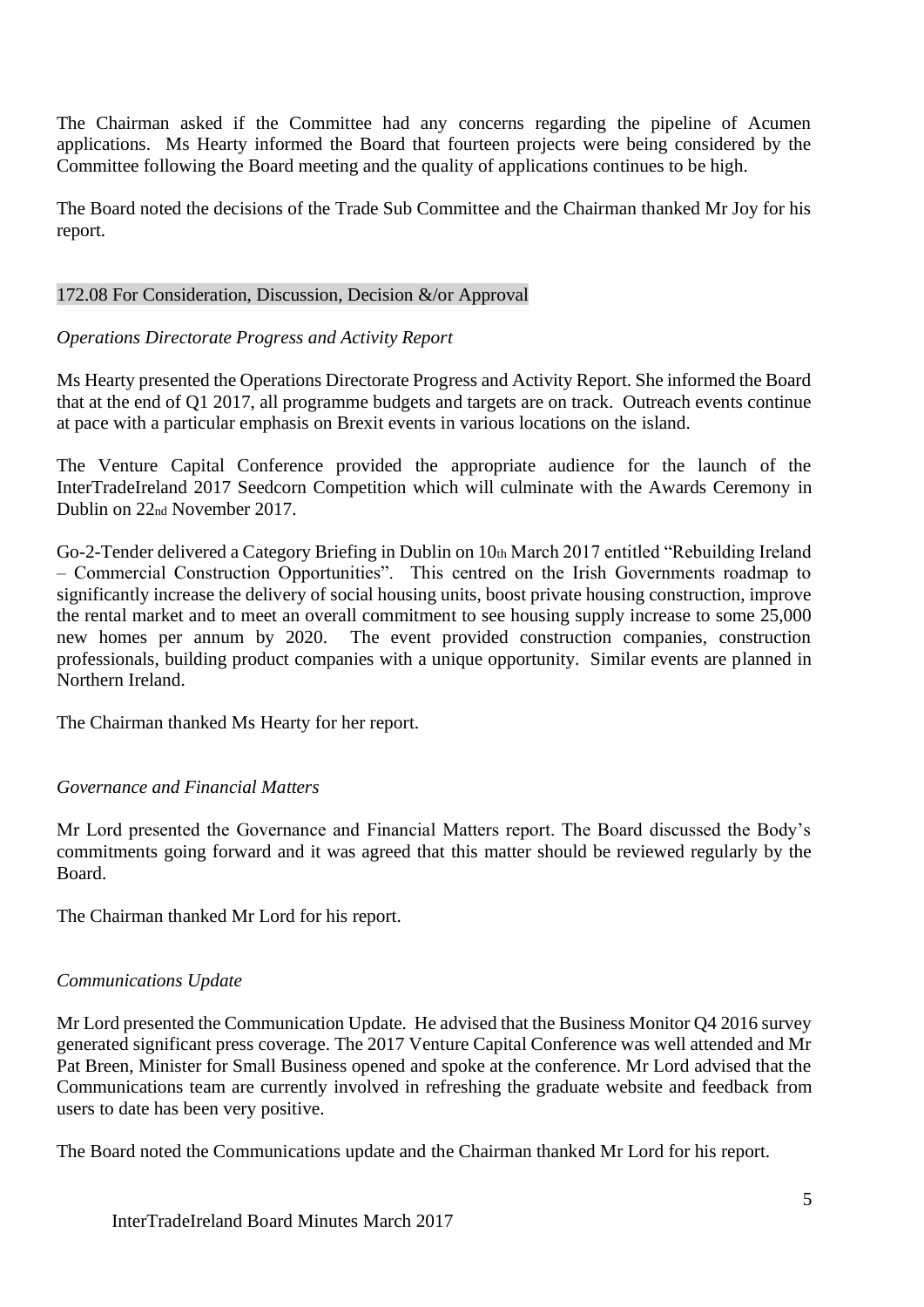## *US-Ireland R&D Partnership Programme*

Ms Kerry Curran, Policy Research Manager joined the Board meeting for this agenda item. She advised that she had attended a US-Ireland Partnership meeting held in Washington on 14th March 2017. The US-Ireland Partnership is a unique initiative involving funding agencies across three jurisdictions: United States of America, Republic of Ireland and Northern Ireland. The initiative was announced at a summit in Washington in 2001 and was officially launched in July 2006. InterTradeIreland provide the secretariat support for the partnership. Under the programme, a 'single proposal, single review' mechanism is facilitated by the National Science Foundation, (NSF), the National Institutes of Health (NIH), and the National Institute of Food and Agriculture (NIFA). Ms Curran advised that the relevant funding agencies contribute to the research costs of researchers in their jurisdiction. The overall goal of the Partnership is to increase the level of collaborative R&D amongst researchers and industry professionals across the three jurisdictions. The collaboration aims to generate valuable discoveries and innovations which are transferable to the marketplace, or will lead to enhancements in health, disease prevention or healthcare in policy and practice.

Ms Curran outlined the thematic areas prioritised in the programme:

- Nanoscale Science & Engineering;
- Sensors & Sensor Networks:
- Telecommunications:
- Energy & Sustainability;
- Health (initially Cystic Fibrosis & Diabetes) and
- Agriculture

Ms Curran outlined the outputs and impacts achieved to date: **Outputs** 

- 36 projects with a combined investment value of  $\epsilon$ 61.1m/£53m
- Recent expansion into Agriculture with one successful bid to the National Institute for Food and Agriculture for £1m
- Success rate of proposal submissions to NSF is 32% (avg. 20%) Impacts
	- Facilitating strategic international partnerships
	- Increasing the international profile of Ireland/NI researchers
	- Supporting economic impact in Ireland/NI
	- Training Ireland/NI based academics, via exposure to international labs

The recent meeting in Washington D.C. was hosted by the by the Department of State and Chaired by Dr. Jonathan Margolis, Acting Deputy Assistant Secretary for Science, Space, and Health. Others in attendance included the Co-Chairs Feargal O'Morain (Ireland) and Rosemary Hamilton (NI) along with representatives from NIFA, NIH, NSF, USDA, NNCO, HSC, SFI, HRB, DJEI, (DAERA, DfE, DAFM, VCU). The attendees discussed partnership progress, co-operation at Centre to Centre level and the pilot co-operation in the area of agriculture and industry collaboration. Ms Curran informed the Board that InterTradeIreland will host the next meeting in Spring 2018.

The Board discussed the initiative and whether it contributed to the Body's key business objectives and to the key performance indicators. Mr Gough advised that the only resource implication was of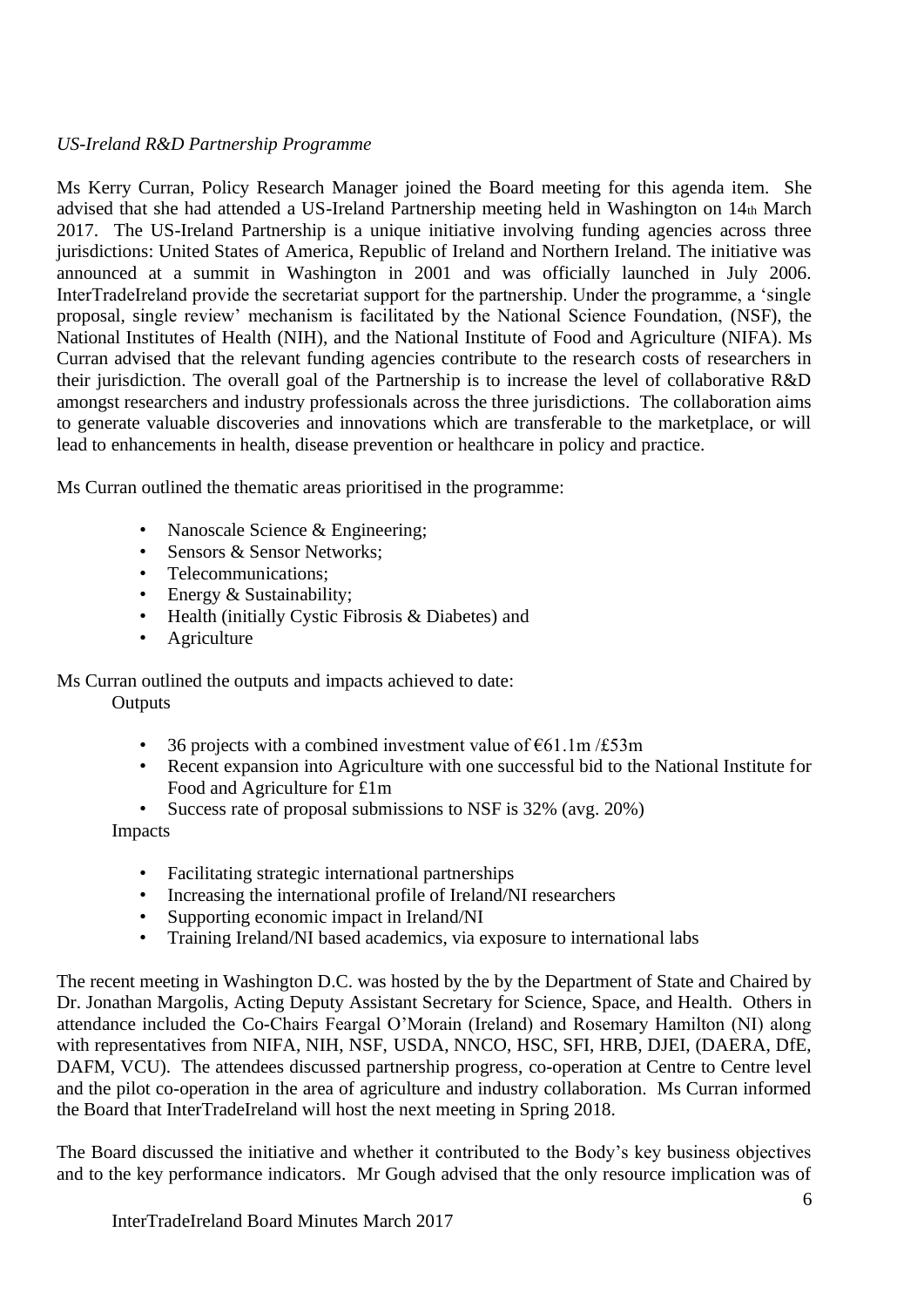staff's time. He informed the Board that the initiative is of significant importance to both Governments' current strategies. The value and benefits of the initiative was recognised by Board members. The importance of securing InterTradeIreland branding at the Spring 2018 event was also highlighted. The Board asked that the Executive explore the potential of securing support for our costs from other participants.

The Chairman thanked Ms Curran for her presentation.

# *Co-Innovate Programme Update*

Mr Neil Ryan, Co-Innovate Programme Director joined the Board meeting for this agenda item.

Mr Ryan informed the Board that the recruitment of the Co-Innovate team was nearing completion. The positions of Co-Innovate Programme Director and two Co-Innovate Programme Managers have been filled and the Co-Innovate Programme Executive is due to commence on 3rd April 2017. It was felt that the Co-Innovate Programme Innovation Expert candidates were not suitable for the full programme needs and this position is being reviewed and will be re-advertised in the near future. Mr Ryan advised that the partner organisations are also in the process of recruiting staff.

To date, six 'permission to start' documents (including the signed Partnership Agreement) have been submitted by InterTradeIreland with a further four to be submitted by the 31st March to the SEUPB eMS system.

Procurement exercises currently underway include:

- Interim Innovation Expert Contract for Services Awarded to Team BDS to develop messaging, workshop content, ready reckoner, and innovation audit.
- Procurement of Innovation Speakers (to deliver sectoral workshops) deadline for applicants was 14th March, and assessments of applicants is scheduled for 21st March, 2017.
- Procurement of experts to recruit companies and conduct IRR (LEO's) deadline for applicants is 31st March, 2017.
- Management Information System (MIS) tender advertised on  $20<sub>th</sub>$  March, 2017.

In addition to this, the Executive are progressing the development of a brand for Co-Innovate, website design and programme launches. The programme will be formally launched in early June.

The Board noted the Co-Innovate programme update and the Chairman thanked Mr Ryan for his update.

## *Brexit*

Mr Gough advised that Brexit events continue at pace and a cross directorate team has been established to assist businesses on the island prepare for any new trading relationships that emerge from Brexit negotiations. Research is on-going on the potential impacts of tariffs on SMEs and a Brexit advisory service is in place to deal with enquiries. Businesses will be able to search a database which will